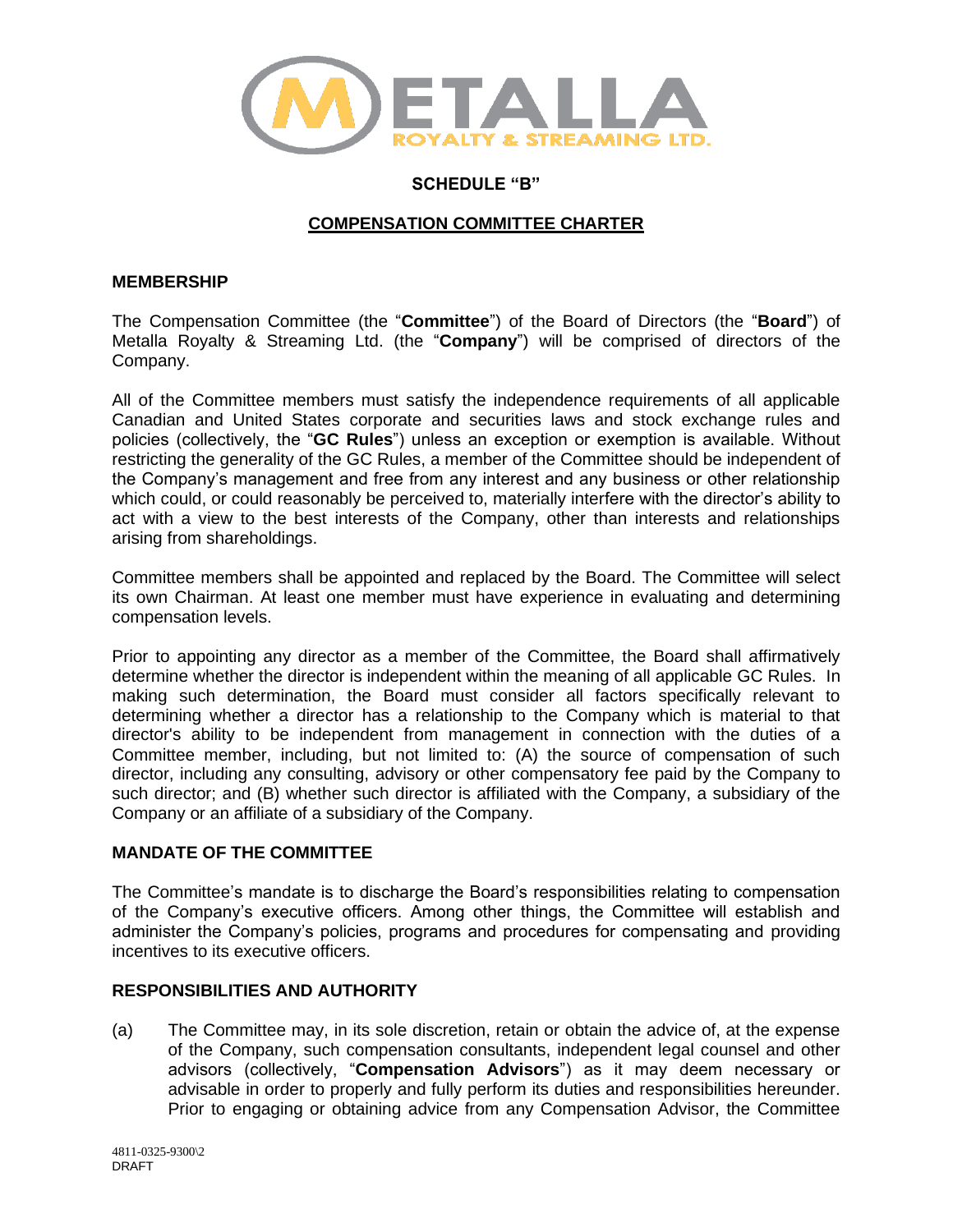shall assess the independence of the Compensation Advisor, taking into consideration all relevant factors, including the following and any other factors required to be considered pursuant to all applicable legal and regulatory requirements:

- (i) the provision of other services to the Company by the person that employs the Compensation Advisor;
- (ii) the amount of fees received from the Company by the person that employs the Compensation Advisor, as a percentage of the total revenue of the person that employs the Compensation Advisor;
- (iii) the policies and procedures of the person that employs the Compensation Advisor that are designed to prevent conflicts of interest;
- (iv) any business or personal relationship of the Compensation Advisor with a member of the Committee;
- (v) any stock of the Company owned by the Compensation Advisor; and
- (vi) any business or personal relationship of the Compensation Advisor or the person employing the Compensation Advisor with an executive officer of the Company.

The Committee is required to conduct the independence assessment outlined in this paragraph (a) with respect to any Compensation Advisor that provides advice to the Committee, other than: (i) inhouse legal counsel; and (ii) any Compensation Advisor whose role is limited to: (x) consulting on any broad-based plan that does not discriminate in scope, terms, or operation, in favor of executive officers or directors of the Company, and that is available generally to all salaried employees; or (y) providing information that either is not customized for the Company or that is customized based on parameters that are not developed by the Compensation Advisor, and about which the Compensation Advisor does not provide advice.

Nothing in this paragraph (a) requires a Compensation Advisor to be independent, only that the Committee consider the enumerated independence factors before selecting or receiving advice from a Compensation Advisor. The Committee may select or receive advice from any Compensation Advisor it prefers including ones that are not independent, after considering the six independence factors outlined in subparagraphs (i) through (vi) above.

Nothing in this paragraph (a) requires the Committee to implement or act consistently with the advice or recommendations of the Compensation Advisor it engages, or affects the ability or obligation of the Committee to exercise its own judgment in fulfilling the duties of the Committee.

- (b) The Company will provide for appropriate funding, as determined by the Committee, for payment of reasonable compensation to any Compensation Advisor retained by the Committee.
- (c) The Committee will be directly responsible for the appointment, compensation and oversight of the work of any Compensation Advisor retained by the Committee.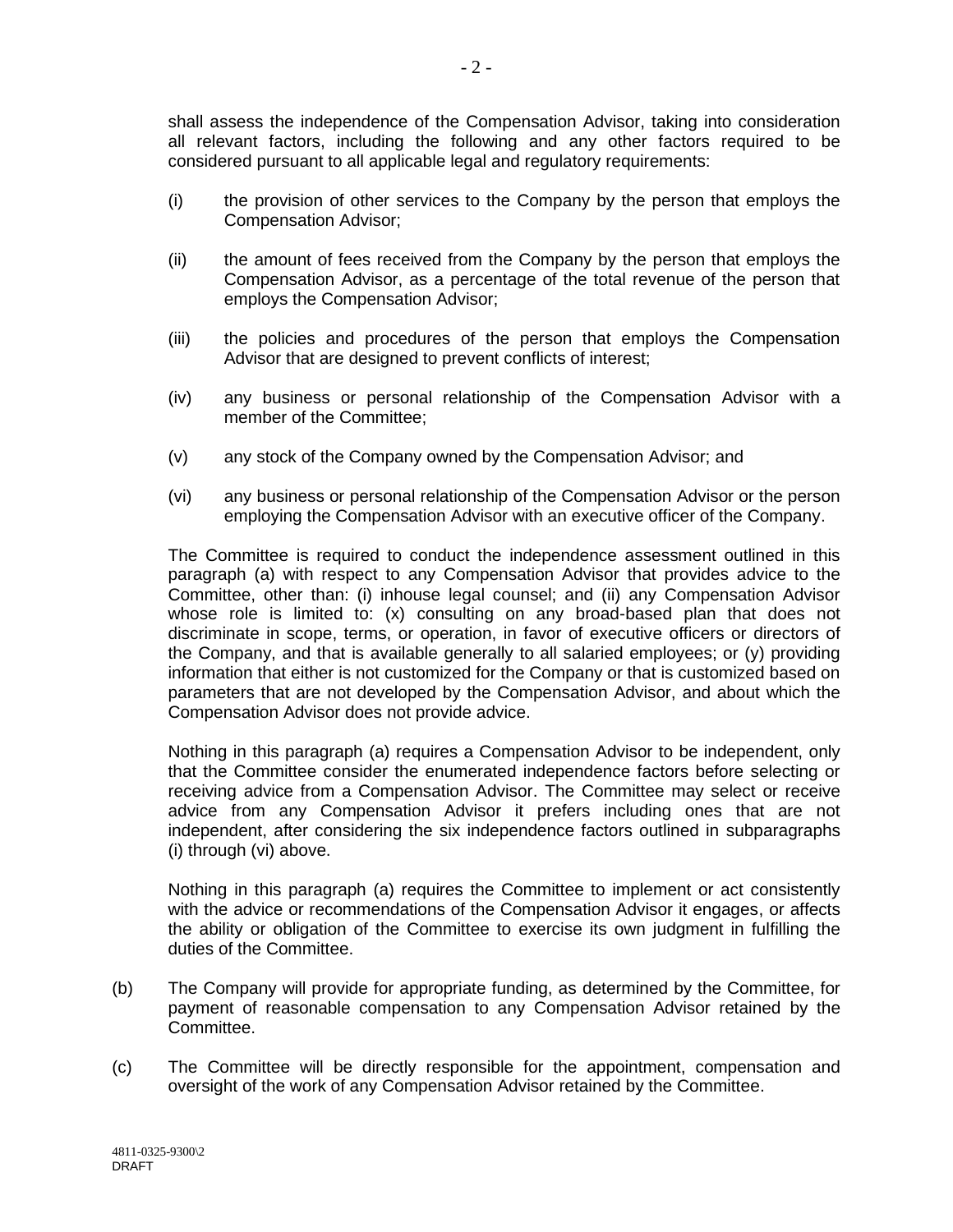- (d) The Committee will review and assess the adequacy of this Charter annually and recommend any proposed changes to the Board for approval.
- (e) The Committee will review executive compensation disclosure before publicly disclosing such information.
- (f) The Committee will annually review its own performance.
- (g) The Committee will exercise administrative functions assigned to the Committee under the Company's various benefit plans.
- (h) The Committee will provide guidance as needed regarding the Company's strategic workforce and practices.
- (i) The Committee will review prior to advising the full Board of Directors, management's proposals to make significant organizational changes in the Company.

#### **REPORTING**

The Committee shall prepare any report relating to compensation required by the rules of any stock exchange or securities commission and report regularly on its activities to the Board.

#### **MEETINGS**

- (a) The Committee shall meet in person or by conference call as frequently as necessary to carry out its responsibilities under this Charter, but not less than once per year.
- (b) With the assistance of the Corporate Secretary of the Company, the Committee Chair shall be responsible for calling the meetings of the Committee, establishing meeting agenda with input from management and supervising the conduct of the meetings.
- (c) The minutes of all meetings shall be recorded by the Corporate Secretary of the Company or such other person as appointed by the Chairman of the Committee.
- (d) A majority of the Committee members that are independent under applicable GC Rules will constitute a quorum for conducting business at a meeting of the Committee.
- (e) The Committee may request any officer or other employee of the Company or any representative of the Company's legal counsel or other advisors, to attend a meeting or to meet with any members or representatives of the Committee but no officer or employee may be present during voting or deliberations on their compensation.

#### **ESTABLISHMENT OF EXECUTIVE COMPENSATION POLICIES AND PROGRAMS**

- (a) The Committee shall determine, or recommend to the Board for determination, the compensation of the Chief Executive Officer ("**CEO**").
- (b) The Committee shall also determine, or recommend to the Board for determination, all compensation arrangements for the Chairman, Chief Financial Officer ("**CFO**") and all other executive officers of the Company, including salaries, bonus, cash-incentive and equity-based incentive compensation.